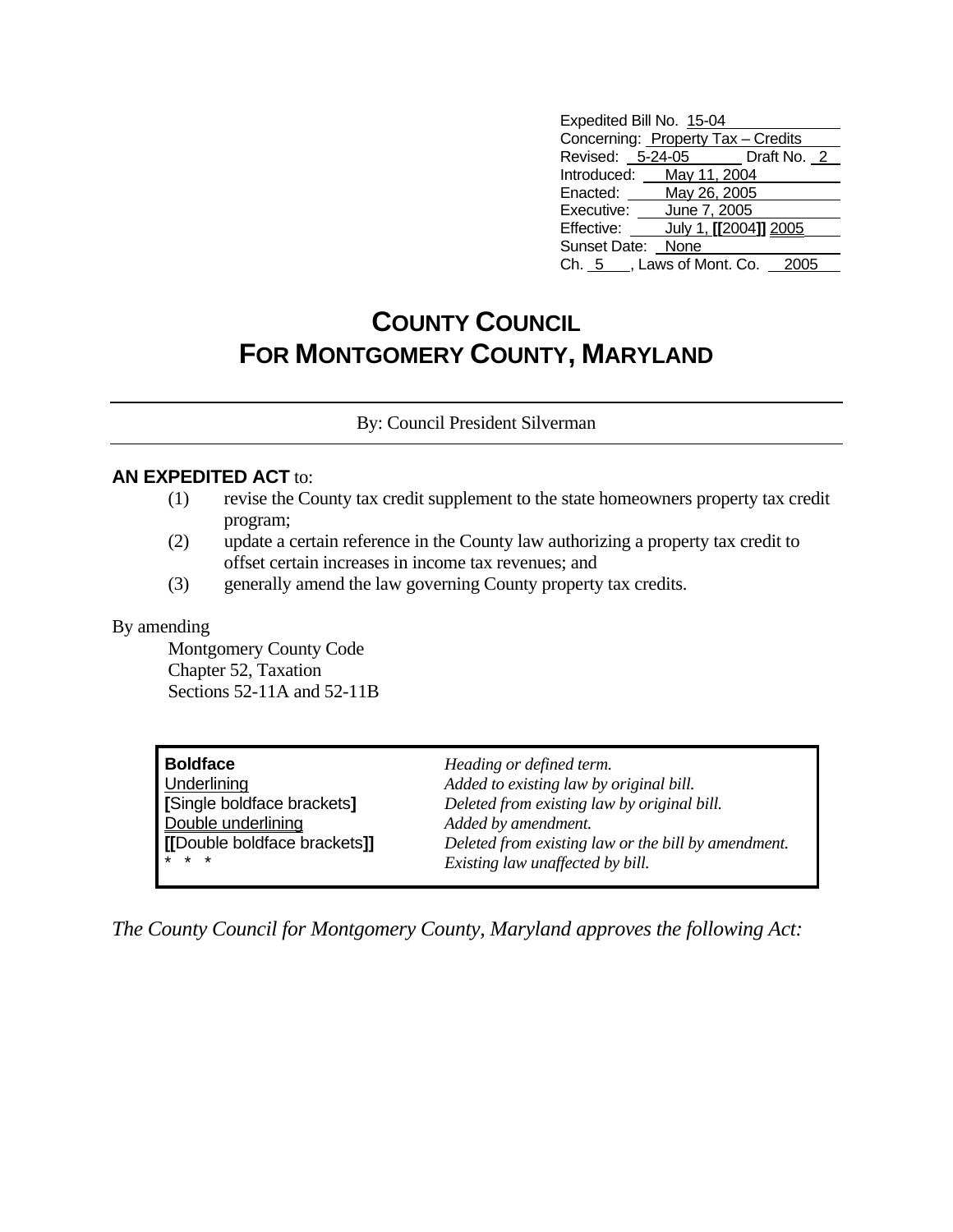| $\mathbf{1}$   |         |            | Sec. 1. Sections 52-11A and 52-11B are amended as follows:                                   |
|----------------|---------|------------|----------------------------------------------------------------------------------------------|
| $\overline{2}$ | 52-11A. |            | Homeowners property tax credit.                                                              |
| 3              | (a)     |            | <i>Definitions</i> . In this section, the following words have the meanings                  |
| 4              |         | indicated. |                                                                                              |
| 5              |         |            | $\ast$<br>$\ast$<br>$\ast$                                                                   |
| 6              |         | (6)        | Total real property tax means the product of the sum of all                                  |
| 7              |         |            | property tax rates on real property, including special service area                          |
| 8              |         |            | rates, but not including State and municipal district rates, for the                         |
| 9              |         |            | taxable year on a dwelling, multiplied by the lesser of:                                     |
| 10             |         |            | $$300,000;$ or<br>$\Delta$                                                                   |
| 11             |         |            | the assessed value of the dwelling [[or \$[60,000] 300,000,<br>$\underline{\textcircled{B}}$ |
| 12             |         |            | and then]] reduced by the amount of any assessment on                                        |
| 13             |         |            | which a property tax credit is granted under Section $9-105$ ;                               |
| 14             |         |            | and                                                                                          |
| 15             |         |            | reduced by any "save harmless" credit mandated under Section 9-                              |
| 16             |         |            | 101 of the Tax-Property Article of the Maryland Code.                                        |
| 17             |         |            | $\ast$<br>∗<br>∗                                                                             |
| 18             | (c)     | Amount.    |                                                                                              |
| 19             |         | (1)        | The County supplemental property tax credit is the total real                                |
| 20             |         |            | property tax on a dwelling, less:                                                            |
| 21             |         |            | (A)<br>the percentage of the combined gross income of the                                    |
| 22             |         |            | homeowner calculated under paragraph (2), and                                                |
| 23             |         |            | the property tax credit granted under Section 9-104.<br>(B)                                  |
| 24             |         | (2)        | The allowable percentage of combined gross income is:                                        |
| 25             |         |            | 0% of the first \$[8,000] [[20,000]] 15,000;<br>(A)                                          |
| 26             |         |            | 2[[.5]]% of the next \$6,000;<br>(B)                                                         |
| 27             |         |            | 5% of the next \$[[5,000]] 7,000;<br>(C)                                                     |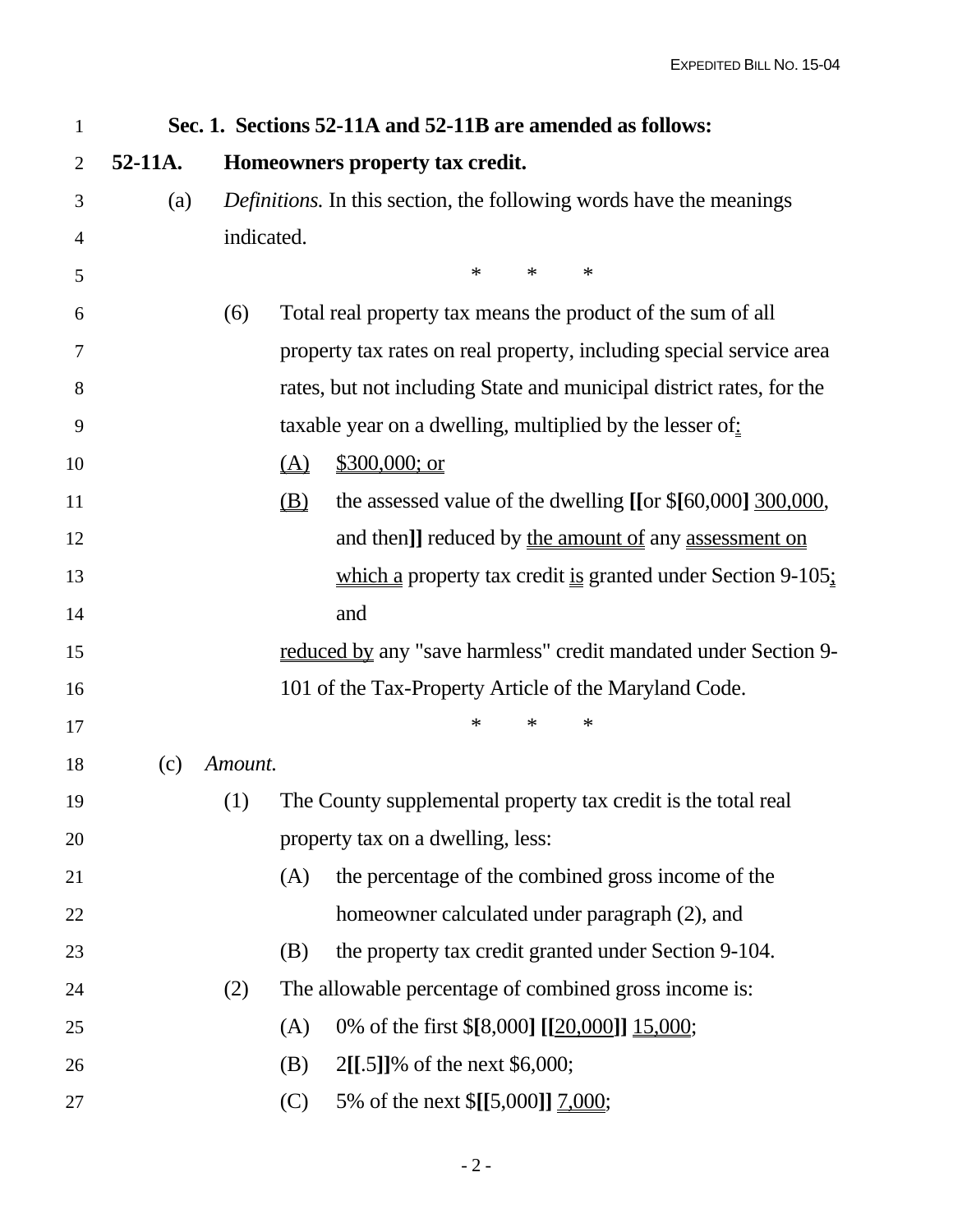| 28 |           | 6.5% of the next \$[[9,000]] 8,500;<br>(D)                                             |
|----|-----------|----------------------------------------------------------------------------------------|
| 29 |           | $[[(E) 8\% \text{ of the next $8,000;]]]$                                              |
| 30 |           | $[[(F) [5] \underline{8}\% \text{ of the next $5,000;]]$ and                           |
| 31 |           | $[(G)$ ]] $(E)$ [2.5] $8\%$ of any combined gross income over                          |
| 32 |           | \$[41,000] [[49,000]] 36,500.                                                          |
| 33 |           | ∗<br>∗<br>$\ast$                                                                       |
| 34 | 52-11B.   | Credit to offset certain income tax revenues.                                          |
| 35 |           | $\ast$<br>$\ast$<br>∗                                                                  |
| 36 | (c)       | The County Council must set the amount or rate of the credit under this                |
| 37 |           | Section annually by resolution, adopted no later than the date the                     |
| 38 |           | Council sets the property tax rates. A public hearing must be held, with               |
| 39 |           | at least 15 days' notice, before the Council adopts a resolution under                 |
| 40 |           | this Section. The amount or rate of the credit must, in the Council's                  |
| 41 |           | judgment, offset some or all of the income tax revenue resulting from a                |
| 42 |           | County income tax rate higher than $[50]$ $2.6\%$ . The Council must set               |
| 43 |           | the amount of the credit at zero for any tax year in which the rate of the             |
| 44 |           | County income tax does not exceed [50] 2.6%.                                           |
| 45 |           | $\ast$<br>∗<br>$\ast$                                                                  |
| 46 |           | Sec. 2. Expedited Effective Date.                                                      |
| 47 |           | The Council declares that this legislation is necessary for the immediate              |
| 48 |           | protection of the public interest. This act takes effect on July 1, [[2004]] 2005, and |
| 49 |           | applies to any tax year that begins on or after that date.                             |
| 50 | Approved: |                                                                                        |
|    |           |                                                                                        |

| 51 |                                            | 5/31/05 |
|----|--------------------------------------------|---------|
|    | Thomas E. Perez, President, County Council | Date    |